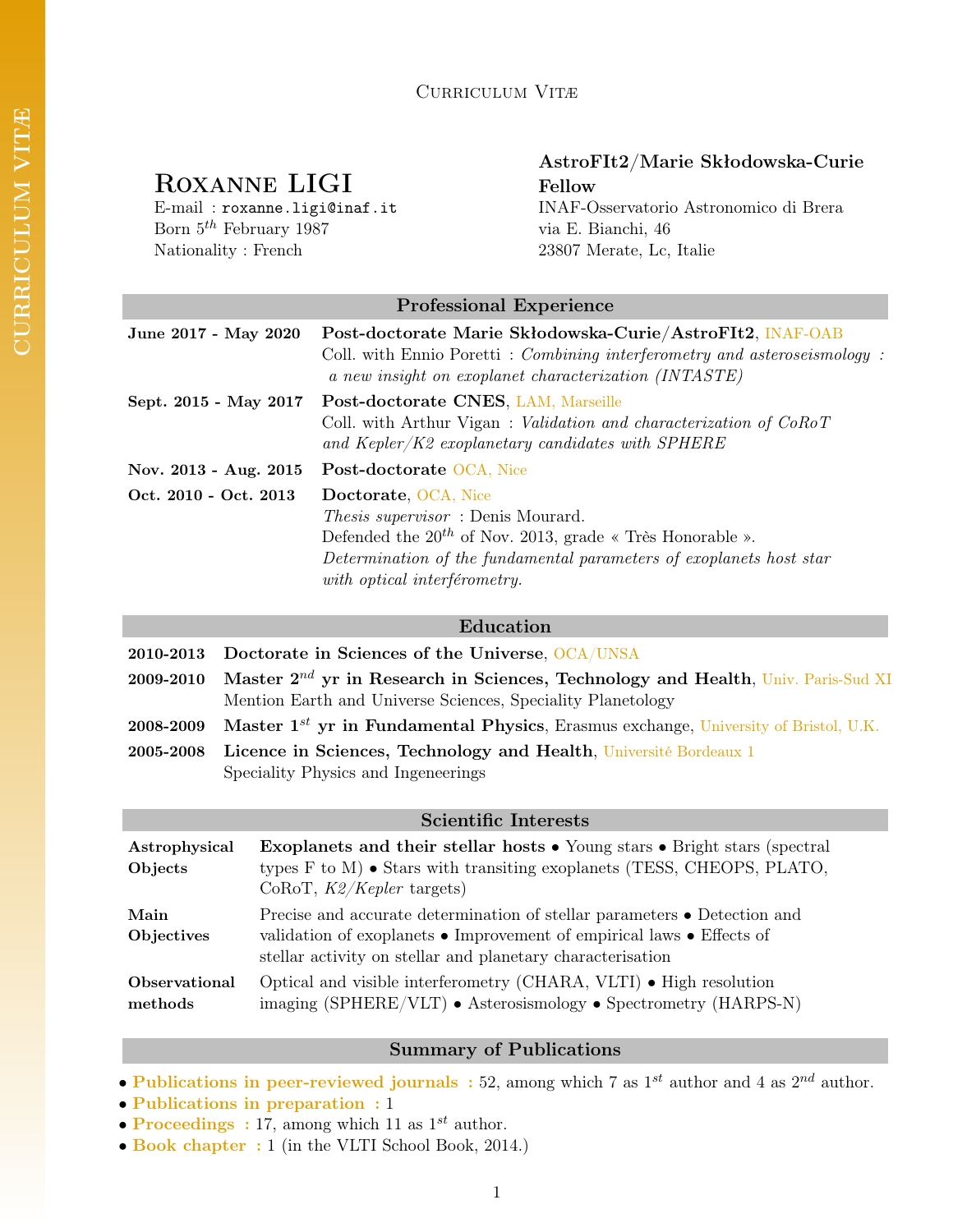- Press release : 1 press release Media INAF (Gratton, Ligi et al. 2019).
- Other publication : 1 (Science cases for a visible interferometer, Stee et al. 2017)
- Catalogues : 9 (1 as  $1^{st}$  author).

#### Teaching and Outreach Communications

- Qualification for Associate professor teaching obtained in 2017.
- Teaching : Lectures/tutorials in Mathematics for engineer, level Licence  $3^{rd}$  year in Sciences for engineering (20 hours, first semester 2016-2017), Aix-Marseille Université.
- Co-supervision of a Laurea thesis student since april 2019.
- Guide for the Observatory of Nice public tours from 2011 to 2013.
- "Fête de la science" 2014, 2019 : activity for school pupils and general public.
- Seminar for secondary school pupils (level  $3^{eme}$ ), OCA, 2013.
- Nice Physics Camp 2019 : meeting with undergraduate students.
- Outreach conferences and involvement in the organisation of « la Nuit Coupoles Ouvertes » (celebra-
- tion of Astronomy taking place every two years at the plateau de Calern) since 2011.
- Pint of Science forseen in May 2020 (postponed to September).

# Responsabilities

- Member of the SPICA/CHARA Scientific Group (Stellar Parameters and Images with a Cophased Array) and Responsible for the Exoplanets Hosts Stars Work Package.
- Member of several PLATO Work Packages (Stellar Physics, Exoplanets, Complementary Science).
- Member of the GAPS consortium (Global Architecture of Planetary Systems) since 2017 (obervations at TNG).
- Member of the SPHERE consortium since 2015 (observations and data reduction, responsible of target analysis).
- Member of the VEGA/CHARA group since 2010 (observations and data reduction, preparations of observing runs) .
- Member of the SOC for the PLATO "Follow-up" workshop (IPAG, May 2015).
- Member of the SOC of the VLTI School 2020.
- Chair and organisation of a session at the SF2A Conference 2018 : "Characterisation of stars and planets : promesses of the future".
- Referee for MNRAS.
- **Member** of the Seminar Organizing Committee at LAM (2015-2017).
- Participation to the ESO DPR experiment in 2018 (review of 8 proposals).
- Member of the CHARA TAC 2014 (Time Allocation Committee).
- Representative of doctorate students at the Scientific Council of Fizeau laboratory (2010-2011).

# Observations and Telescope Time

# • VEGA/CHARA - PI Ligi

8 accepted proposals (consortium, 2010-2015) + 5 NOAO proposals in open time : Determination of exoplanets hosts stars parameters throught the measurement of their angular diameter. Regular observer ("service" mode) and responsible of observing runs since 2010.

# • MIRC/CHARA - PI Chiavassa

Observing run (3 nights) for NOAO open time, July 2016 : Detecting the granulation pattern on red giant stars HD197989, HD124294, and HD161096.

# • AMBER/VLTI - F. Massi

Observing run (4 half-nights), April 2012, Runs 089.C-0216 (A, B, D, E, F) : Resolving the hot gas surrounding HerbigAeBe stars : accretion or ejection ?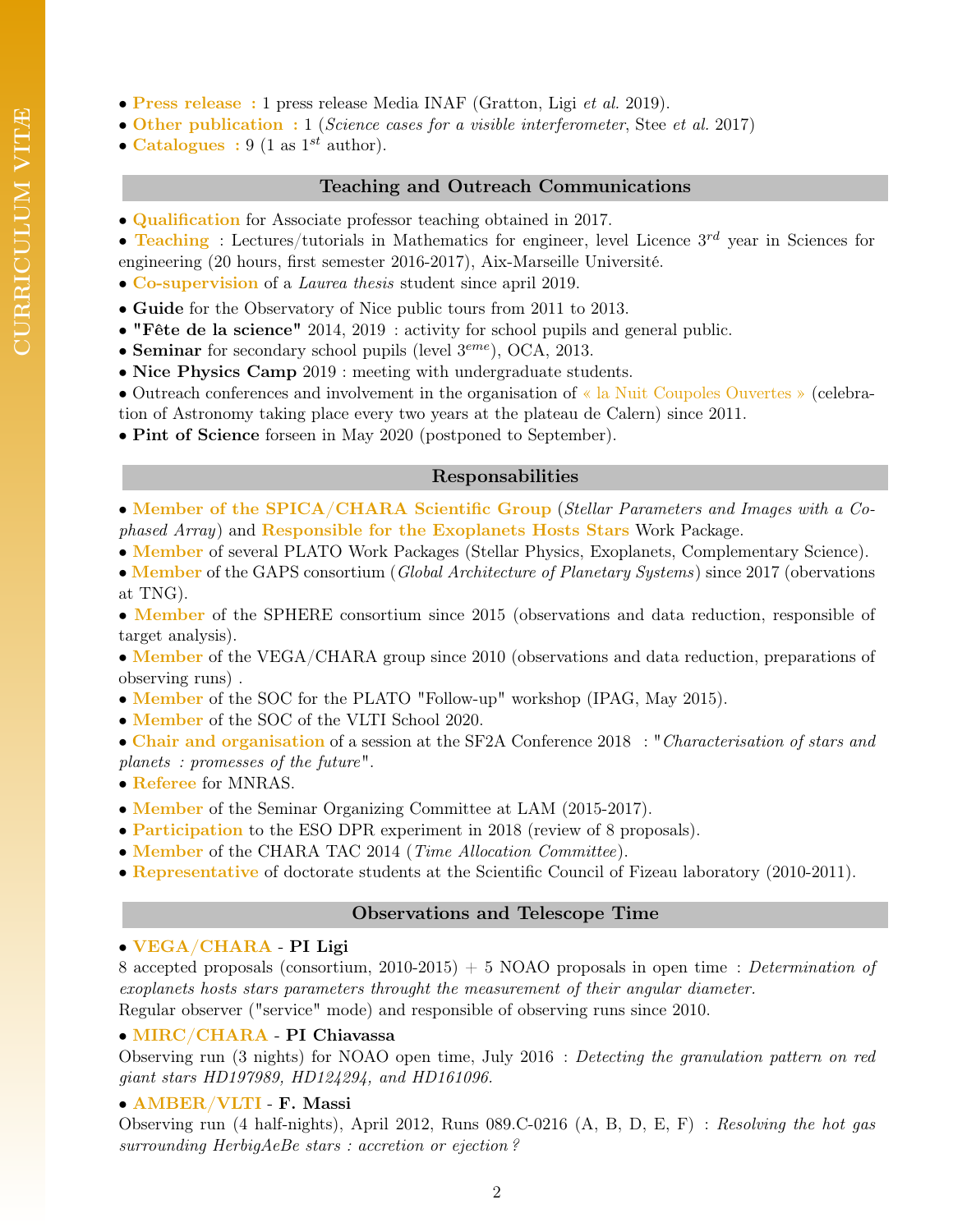#### • SPHERE/VLT - PI Ligi

Runs 98.C- 0779(A) et 99.C-0.279(A) (23h obtained, service mode) : Validation of the K2 smallest exoplanetary candidates with VLT/SPHERE.

#### • SPHERE/VLT - PI Beuzit

Observing run (4 nights), November 2016, for the GTO SHINE (Large Program, 200 nights over 2 yrs) : SPHERE-NIRSUR : The Near-Infrared Survey for Exoplanets.

• HARPS/TNG, GIANO/TNG and GIARPS/TNG - PI Micela

5 nights (Decembre 2018) + 7 nights (September 2019) for the GTO GAPS (Large Program, 34 nights/semestre) :The origin of planetary systems diversity.

#### Scientific Seminars

- 1. Invited seminar at Institute of Spatial Astrophysics (IAS), June 2014.
- 2. Seminar at Institute of Planetology and Astrophysics of Grenoble (IPAG), January 2016.
- 3. Seminar au Laboratory of Astrophysics of Bordeaux (LAB), February 2016.
- 4. Seminar TOP team, Observatory of the Côte d'Azur (OCA), Nice, July 2017.
- 5. Invited seminar at Observatory of the Côte d'Azur (OCA), Nice, February 2018.
- 6. Invited seminar at University of Tokyo, Japan, April 2018.
- 7. Invited seminar at Institute of Astrophysics of the Canaries (IAC), La Palma, Spain, November 2018.
- 8. Invited seminar at University of Zurich, Switzerland, December 2018.
- 9. Seminar at INAF-Osservatorio Astronomico di Brera, Merate, June 2019.
- 10. Seminar at Institute of Research in Astrophysics and Planetology (IRAP), Toulouse, December 2019.
- 11. Seminar at Institute of Spatial Studies and Instrumentation in Astrophysics (LESIA), Meudon, January 2020.
- 12. Invited seminar at INAF-Osservatorio Astronomico di Padova, forseen in February 2020 (postponed to fall 2020).

#### National and International Conferences

- 1. Poster CoRot Symposium, Marseille, France, June 2011.
- 2. Oral presentation VEGA Meetings, Nice, France, each year since 2011.
- 3. Oral presentation CHARA Meeting, Atlanta, USA, February 2012.
- 4. Oral presentation SF2A 2012, Nice, France, June 2012.
- 5. Oral presentation SPIE 2012, Amsterdam, the Netherlands, July 2012.
- 6. Oral presentation CHARA Meeting, Flagstaff, USA, March 2013.
- 7. Oral presentation SF2A 2013, Montpellier, France, June 2013.
- 8. Oral presentation IAU 302, Biarritz, France, August 2013.
- 9. PNPS prospective meeting, Besançon, France, February 2014.
- 10. Oral presentation SF2A 2014, Paris, France, June 2014.
- 11. Oral presentation CoRoT3-KASC7, Toulouse, France, July 2014.
- 12. PLATO Science Meeting, Taormina, Italy, December 2014.
- 13. Oral presentation PLATO Follow-up Meeting, Grenoble, France, May 2015.